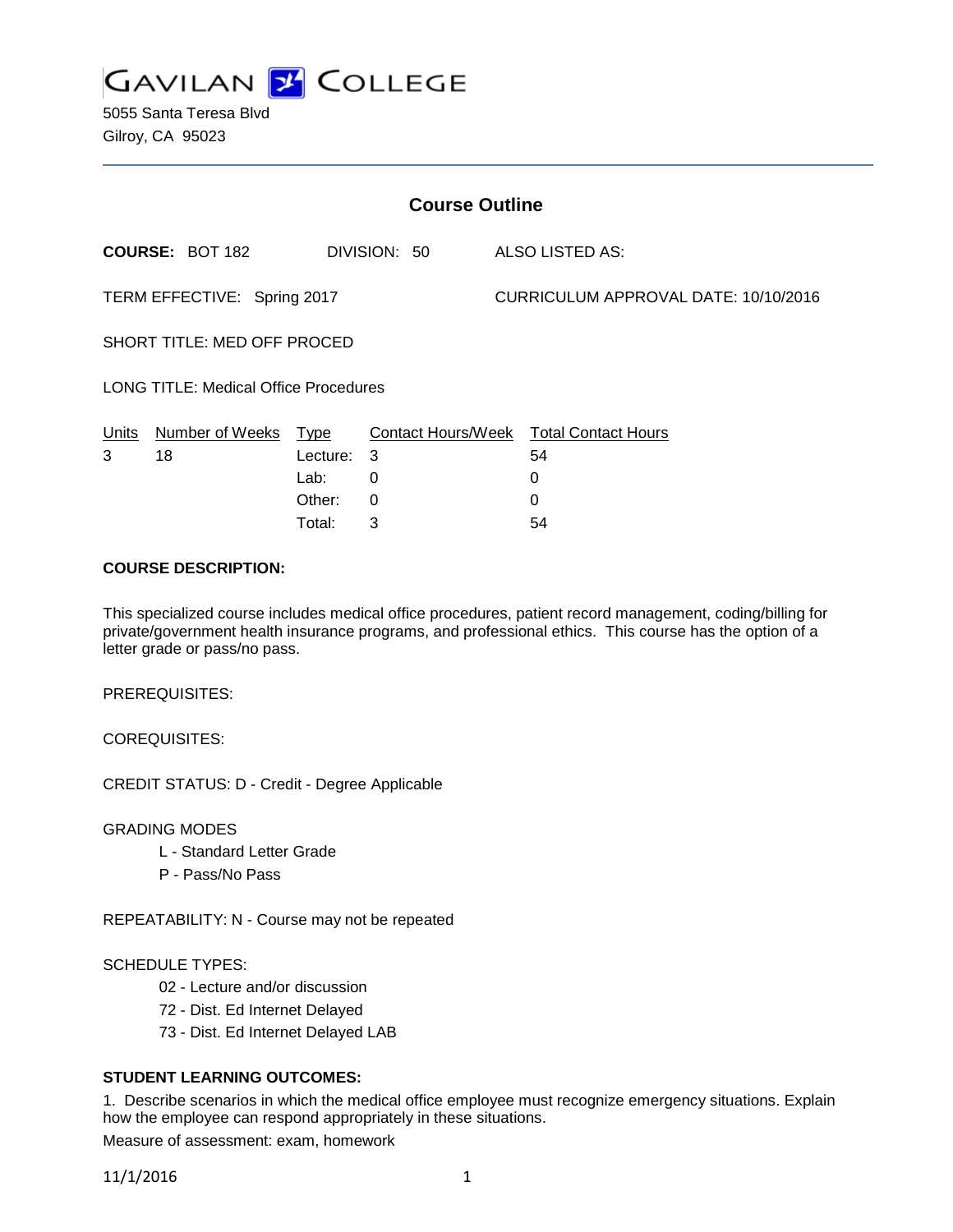Year assessed, or planned year of assessment: Fall 2017

2. Select and prepare the proper forms for procedures requiring consent or release of medical information.

Measure of assessment: homework, exam

Year assessed, or planned year of assessment: Fall 2017

3. Explain the steps in the filing process; filing of charts, x-rays, and electronic files.

Measure of assessment: homework, exam

Year assessed, or planned year of assessment: Fall 2017

4. Explain how to complete tasks/assignments for administrative duties in a medical office. Describe situations in which the medical office employee must demonstrate judgment and independent action. Measure of assessment: homework, exam

Year assessed, or planned year of assessment: Fall 2017

## **CONTENT, STUDENT PERFORMANCE OBJECTIVES, OUT-OF-CLASS ASSIGNMENTS**

Curriculum Approval Date: 10/10/2016 WEEK 1 3 HOURS LECTURE: **Orientation** Medical Office Opportunities Homework: reading from the textbook; completing assigned exercises Textbook sections: Choosing a Medical Career Medical Specialties Student Performance Objectives: The student will demonstrate an ability to: 1. Discuss ten possible job settings available to a person with medical office skills. 2. List tasks that are performed by an administrative medical assistant and ten tasks performed by a clinical medical assistant. 3. Discuss the advantages of a professional affiliation. WEEK 2 3 HOURS LECTURE: **Qualifications** for Success in a Medical Office Homework: reading from the textbook; completing assigned exercises Professional Conduct Evaluate your Qualifications Interaction with Patients & Co-workers STUDENT PERFORMANCE OBJECTIVES: 1. List six personality characteristics essential to a medical assistant. 2. List and explain eight positive work attitudes. 3. Discuss how to handle the following situations: \* A talkative patient or co-worker

\* An inquisitive patient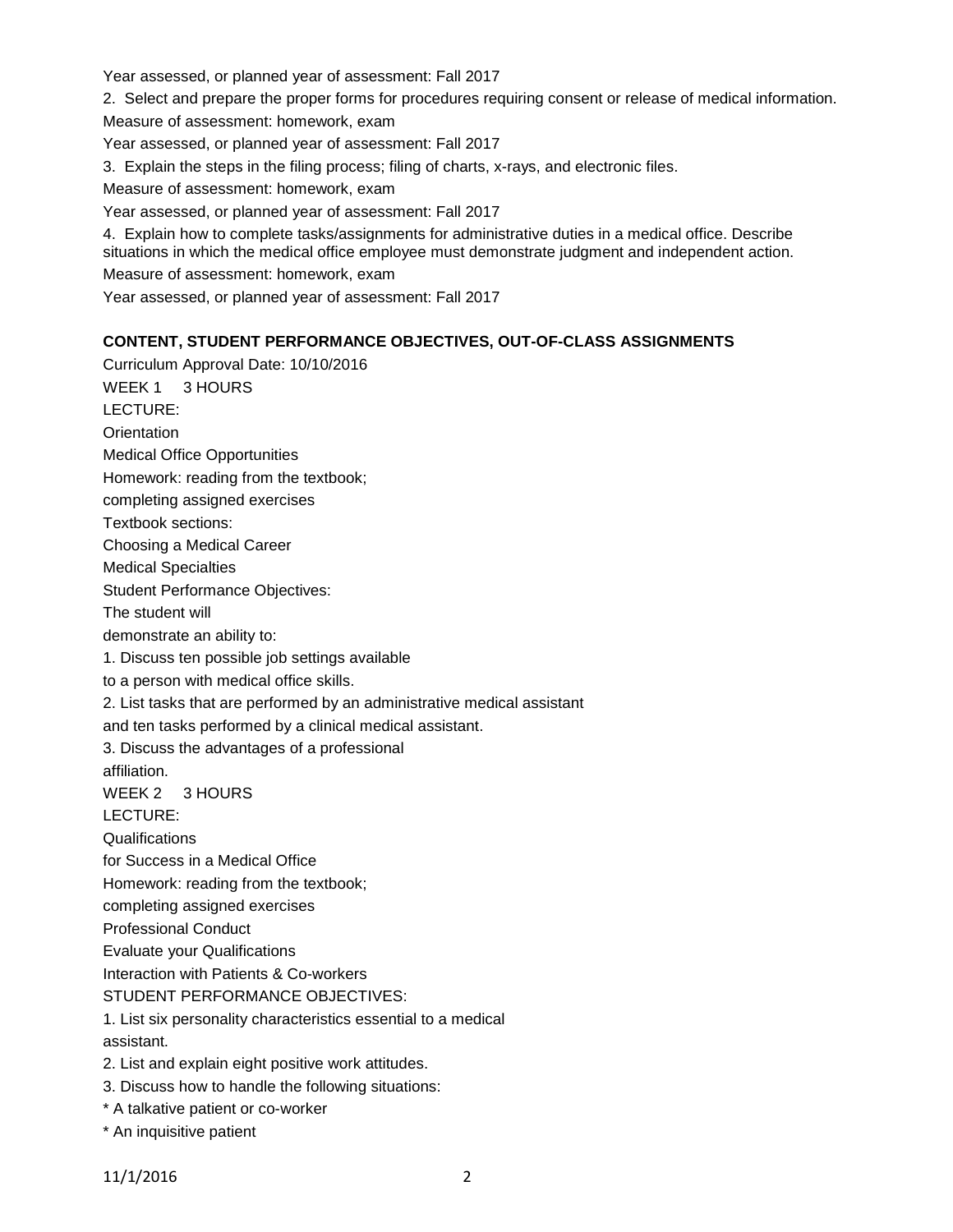WEEK 3 3 HOURS LECTURE: Medical Ethics and Law Homework: reading from the textbook; completing assigned exercises Obligation of the Patient & Physician

Authorization for Release of Information

Consent

Malpractice and the Assistant's Responsibility

Legal Terms

STUDENT PERFORMANCE OBJECTIVES:

1. Define ethics, etiquette, and medical liability.

2. Discuss the principles of medical ethics as they apply to both

physicians and medical assistants.

3. Explain the physician's liability for employees.

4. Explain what is meant by implied, informed, and written consent.

5. Select and prepare the proper forms for

procedures requiring consent

or release of information.

6. Discuss the patient's rights and responsibilities in receiving

medical care.

7. Summarize safeguards for preventing malpractice litigation as they

apply to employees.

WEEK 4 3 HOURS

LECTURE:

Telephone Communications

Homework: reading from the textbook;

completing assigned exercises

Textbook sections:

Telephone Procedures

Screening Calls

Taking Messages

Telephone Skills

Outgoing Calls

Telephone Situations

Recording Messages

STUDENT PERFORMANCE OBJECTIVES:

1. Discuss the following phone skills:

answering, identifying, handling

emergency calls, putting callers on hold.

2. Appropriately screen incoming calls: appointments, emergency calls.

3. Discuss

the procedures for taking complete and accurate messages on

incoming calls.

4. Discuss the procedures for placing outgoing telephone calls.

5. Discuss the importance of a telephone log.

WEEK 5 3 HOURS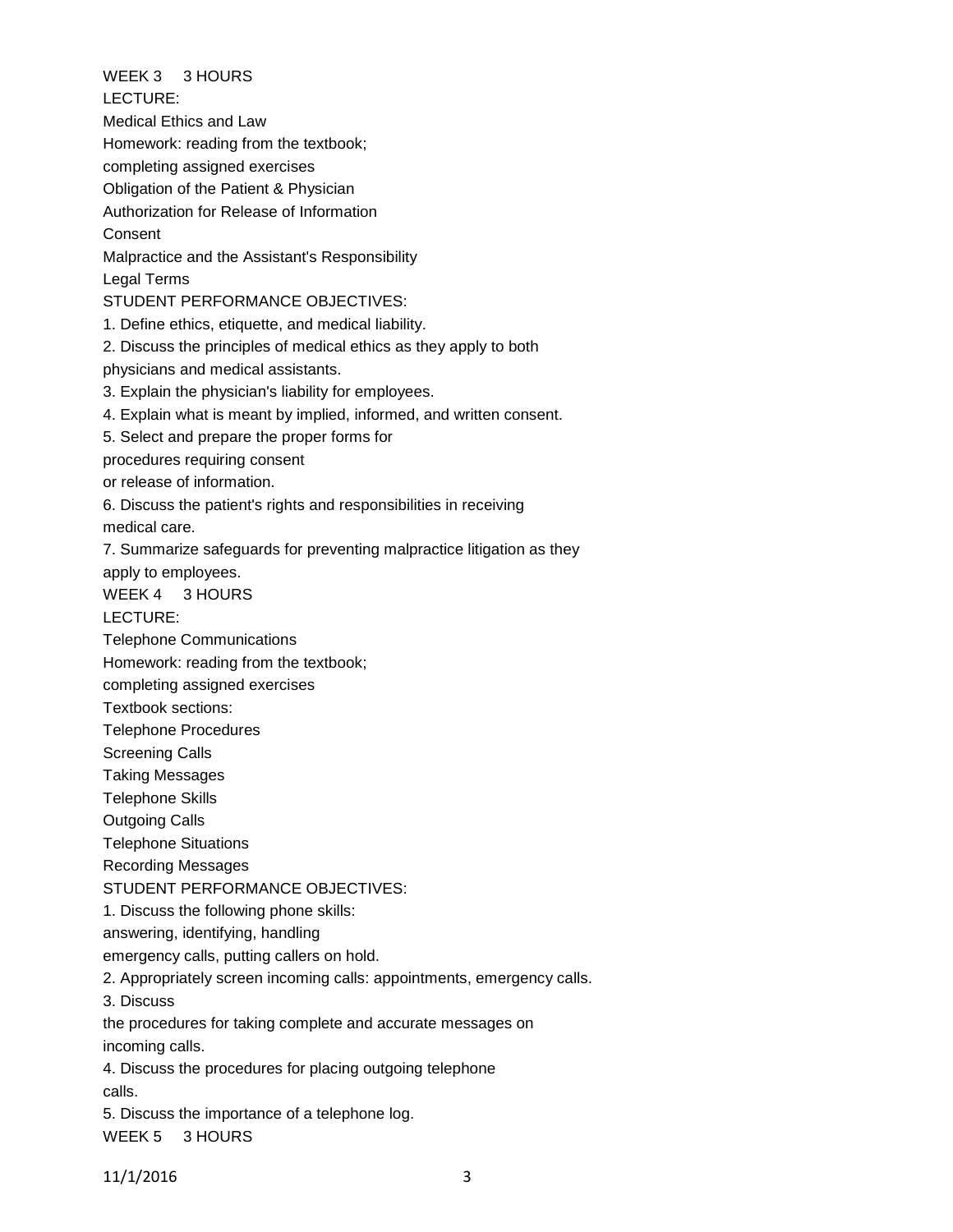LECTURE: Appointments Homework: reading from the textbook; completing assigned exercises Textbook sections: Scheduling Worksheets Setting up Dr. Newman's Practice Scheduling appointments Rescheduling/preparing appointment cards Completing house call slips STUDENT PERFORMANCE OBJECTIVES: 1. Give four guidelines for scheduling appointments. 2. Provide appropriate responses to the following situations: a) The schedule is full; the patient's problem is not urgent. b) The schedule is full; the patient's problem is urgent. c) Only a certain appointment time is available. d) The doctor is not available at the requested time. 3. Identify measures to help protect the physician legally when there is a cancellation or no-show. WEEK 6 3 HOURS LECTURE: Records Management Homework: reading from the textbook; completing assigned exercises Textbook sections: Preparing index cards & patient's files Using subject filing STUDENT PERFORMANCE OBJECTIVES: 1. Compare the different filing methods--alphabetic, geographic, subject, numeric, and phonetic. 2. Demonstrate the correct use of an alphabetic filing system. 3. Perform the steps in the filing process. 4. Describe the uses of a tickler file. 5. Prepare patient's files in alphabetic order. 6. Discuss the use of electronic files. 7. Apply subject filing techniques. WEEK 7 - 8 6 HOURS LECTURE: Written Communications Homework: reading from the textbook; completing assigned exercises Textbook sections: Processing incoming mail

Composing referrals letters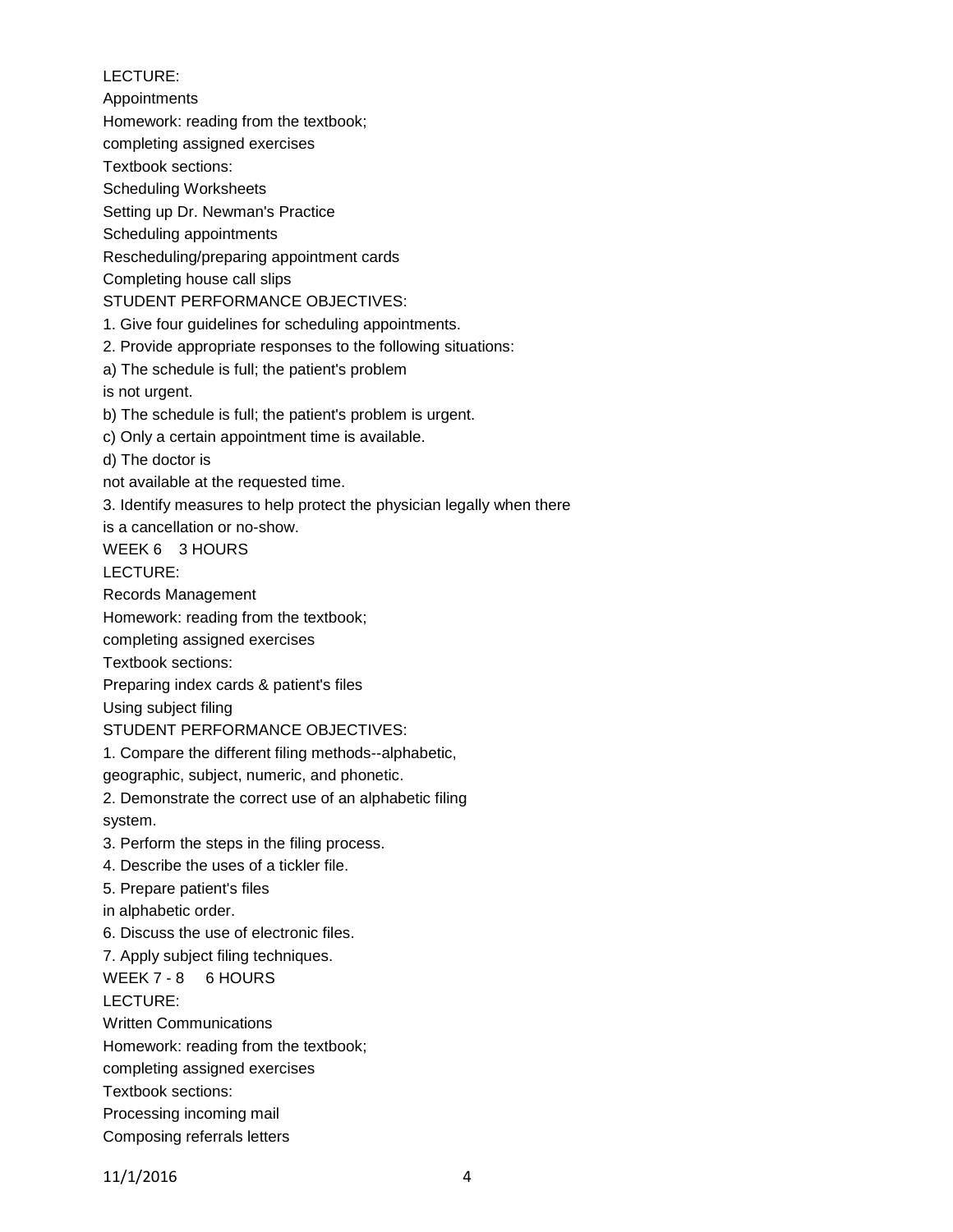Composing a letter

STUDENT PERFORMANCE OBJECTIVES:

1. Process incoming mail.

2. Describe mail classifications.

3. Contrast the various methods of mail

deliver offered by the postal

service.

4. Prepare outgoing mail.

5. Discuss

the use of electronic mail.

6. Compose written communications for a variety

of reasons.

7. Apply correct letter formatting and letter styles.

WEEK 9 3 HOURS

LECTURE:

Preparing Medical Records

Homework: reading from the textbook;

completing assigned exercises

Textbook sections:

Keeping a physical examination report

Preparing a medical record for an obstetrical patient.

Preparing clinical data sheets.

Transferring information to a clinical data sheet.

Entering laboratory reports.

Entering a procedure note.

- STUDENT PERFORMANCE OBJECTIVES:
- 1. List six reasons for maintaining a patient's record.
- 2. Discuss the components of the medical record

format referred to as SOAP.

3. Transcribe dictation and enter reports into a patient's chart.

4. Give the meanings

of common medical abbreviations

found throughout the reading material and the chart notes.

5. Explain the method for correcting an error made in a patient's

chart.

WEEK 10 - 11 6 HOURS

LECTURE:

Billing

Homework: reading from the textbook;

completing assigned exercises

Textbook sections:

Composing a letter quoting fees.

Preparing ledgers

Composing a collection letter

STUDENT PERFORMANCE OBJECTIVES:

1. Explain how fees are determined.

- 2. Obtain necessary credit information about the patient.
- 3. Compute charges and make the appropriate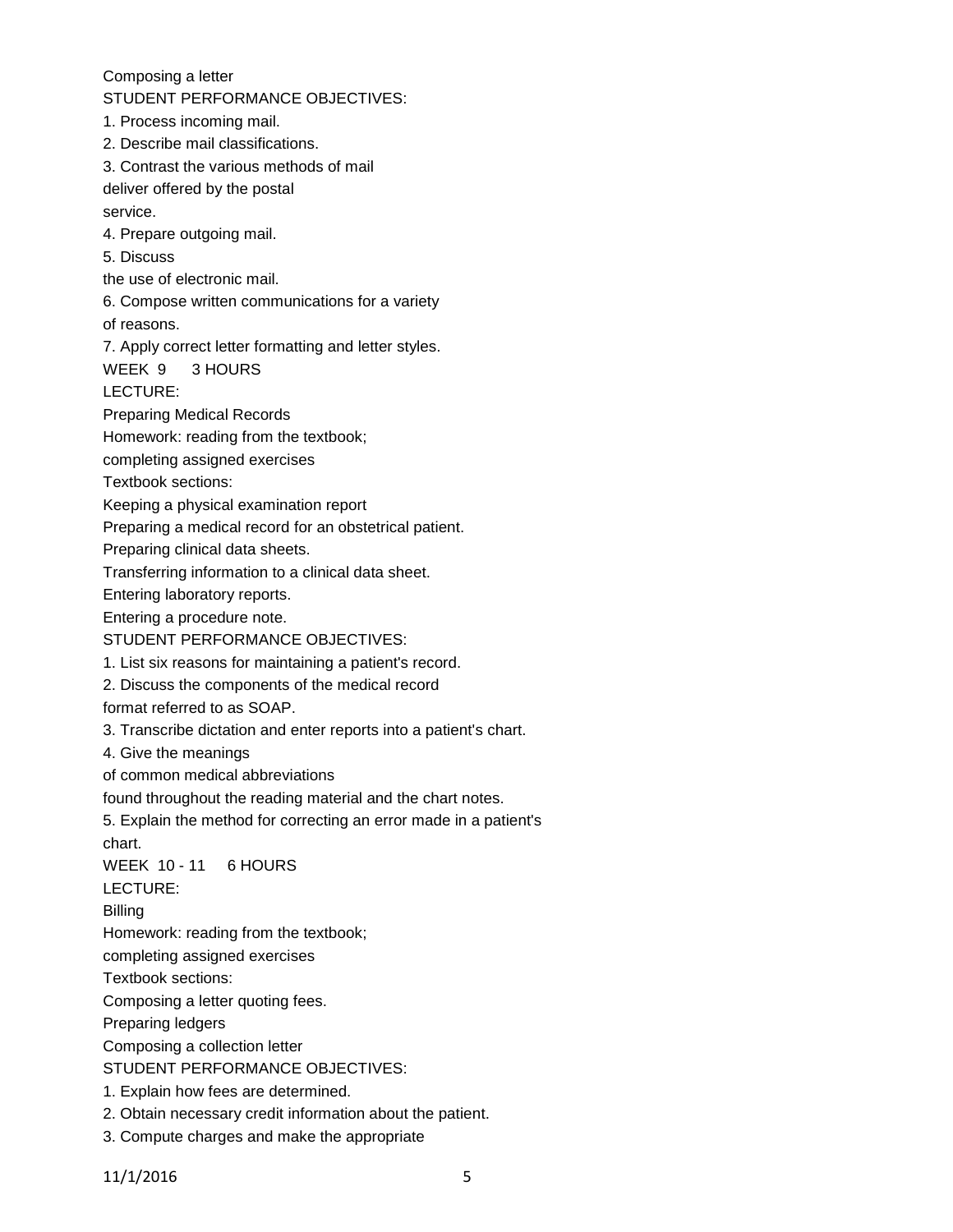entries for services rendered, charges, and payments. 4. Request payment for services rendered. 5. Prepare effective collection letters. WEEK 12 3 HOURS LECTURE: Health Insurance Homework: reading from the textbook; completing assigned exercises Textbook sections: Health Insurance Terms Processing a Medicare claim Processing a Worker's Compensation Report STUDENT PERFORMANCE OBJECTIVES: 1. Describe the various types of health insurance coverage. 2. Define health insurance terms. 3. Explain Medicare's Part A and Part B. 4. Explain the purpose of the Medicaid program. 5. Explain the purpose of workers' compensation insurance. 6. Define CHAMPUS and CHAMPVA. 7. Discuss the differences between HMOs, IPAs, and PPOs. 8. Discuss the purpose of diagnostic and procedural coding. WEEK 13 - 14 6 HOURS LECTURE: Financial Records Homework: reading from the textbook; completing assigned exercises Textbook sections: Preparing daily journals Preparing checks Preparing a monthly summary Preparing receipts and updating financial records Preparing a deposit slip Reconciling a bank statement Preparing salary checks and records STUDENT PERFORMANCE OBJECTIVES: 1. Prepare a daily journal. 2. Maintain a monthly summary record. 3. Explain the different check endorsements. 4. Write checks using appropriate techniques. 5. Prepare a deposit slip. 6. Reconcile a bank statement. 7. Prepare a petty cash voucher. 8. Prepare payroll records. WEEK 15 3 HOURS LECTURE: Office Management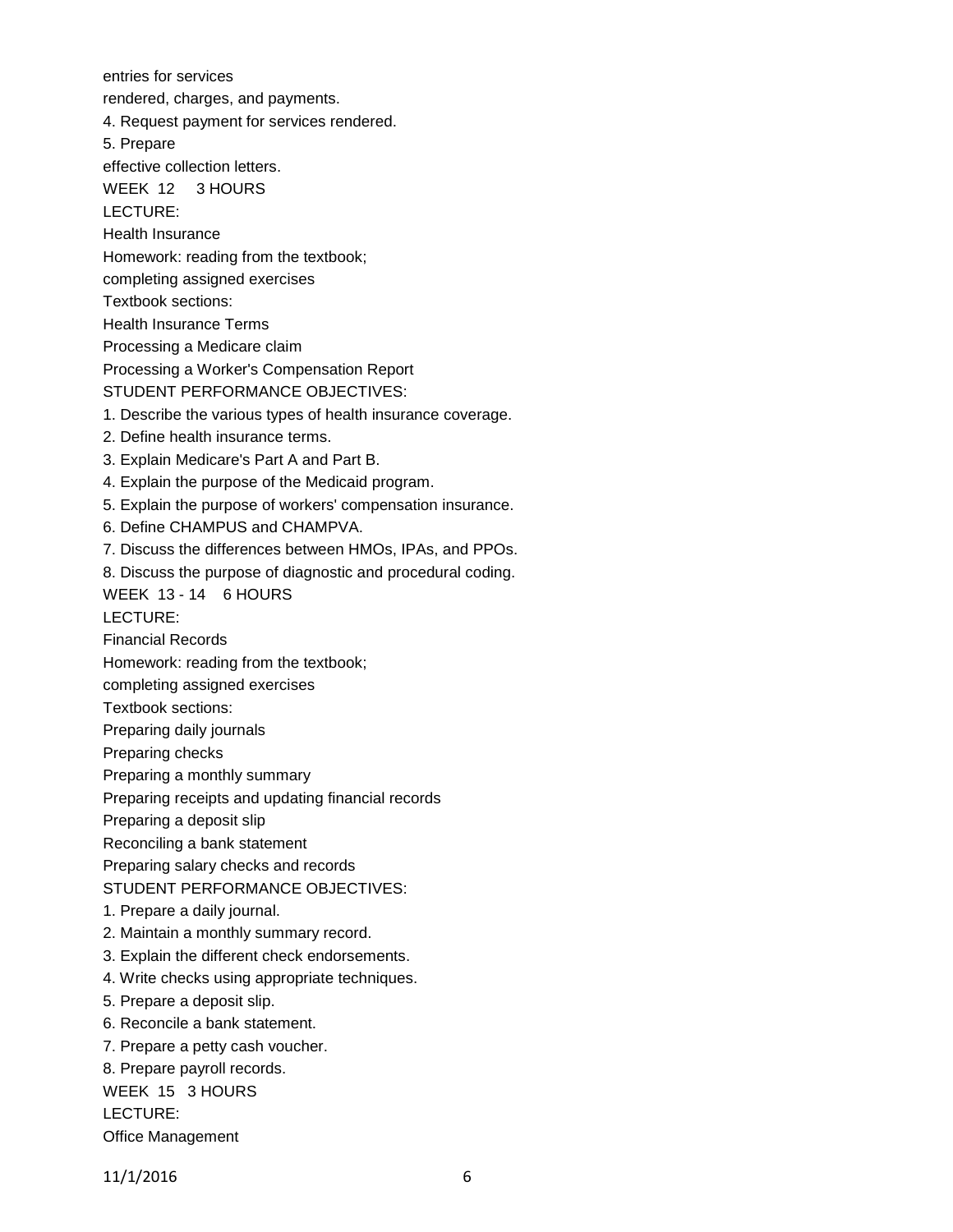Homework: reading from the textbook;

completing assigned exercises

Textbook sections:

Starting a Procedures Manual

STUDENT PERFORMANCE OBJECTIVES:

1. Describe six items of information found in a patient information brochure.

2. State the information typically found in a

personnel manual, or an employee handbook.

3. Begin the development of an office procedures manual.

4. Explain the use of an outside service file

5. Discuss the assistant's responsibility toward housekeeping duties,

laundry, maintenance, supplies, and the patient's waiting room..

WEEK 16 3 HOURS

LECTURE:

Professional Reports

Homework: reading from the textbook;

completing assigned exercises

Textbook sections:

Keying from a rough draft.

STUDENT PERFORMANCE OBJECTIVES:

1. Locate materials in a library using the card catalog, microfiche, or

online computerized database.

- 2. Proofread a document.
- 3. Key a manuscript to be submitted for publication.
- 4. Prepare a bibliography.
- 5. Assist in maintaining a professional reference library in the

doctor's private office.

6. Discuss an inventory system for reprint

materials.

# WEEK 17 3 HOURS

LECTURE:

Medical Meetings and Travel Arrangements

Homework: reading from the textbook;

completing assigned exercises

Textbook sections:

Preparing an announcement

Preparing an agenda

Recording minutes of a meeting

Confirming speaking arrangements

Keying an itinerary

STUDENT PERFORMANCE OBJECTIVES:

- 1. Prepare the arrangements for a meeting.
- 2. Compose and key a meeting announcement.
- 3. Prepare a meeting agenda.
- 4. Key the minutes of a meeting.
- 5. Discuss the importance of using a travel agency in planning a trip.
- 6. Key an itinerary.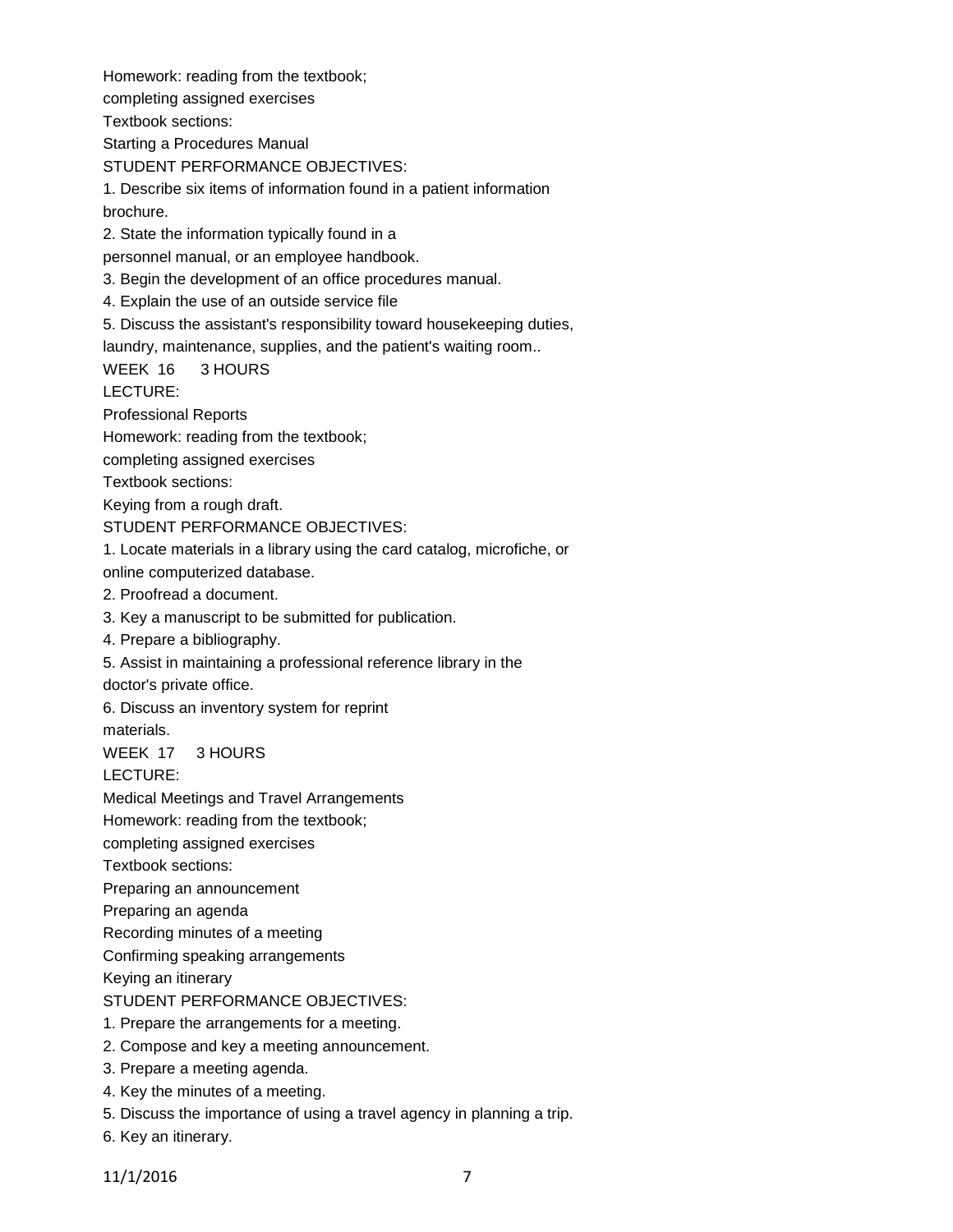## **METHODS OF INSTRUCTION:**

Lecture, computer demonstration, student projects.

#### **METHODS OF EVALUATION:**

Writing assignments This is a degree-applicable course, but substantial writing assignments are NOT appropriate, because the course primarily: Involves skill demonstrations or problem solving Problem-solving assignments Percent of total grade: 30.00 % Problem-solving demonstrations: 30% - 60% Homework problems Quizzes Exams Skill demonstrations Percent of total grade: 30.00 % Skill demonstrations: 30% - 60% Class performance Performance exams Objective examinations Percent of total grade: 30.00 %

#### **REPRESENTATIVE TEXTBOOKS:**

Required Representative Textbooks Fordney, M. T. Insurance Handbook for the Medical Office. St. Louis: Saunders Elsevier, 2014. ISBN: ISBN: 978-1-4557-3325-5 Reading Level of Text, Grade: Reading level of text, Grade: 12th Verified by: Verified by:MS Word

#### **ARTICULATION and CERTIFICATE INFORMATION**

Associate Degree: CSU GE: IGETC: CSU TRANSFER: Transferable CSU, effective 200530 UC TRANSFER: Not Transferable

# **SUPPLEMENTAL DATA:**

Basic Skills: N Classification: Y Noncredit Category: Y Cooperative Education: Program Status: 1 Program Applicable Special Class Status: N CAN: CAN Sequence: CSU Crosswalk Course Department: BOT CSU Crosswalk Course Number: 182 Prior to College Level: Y Non Credit Enhanced Funding: N Funding Agency Code: Y In-Service: N